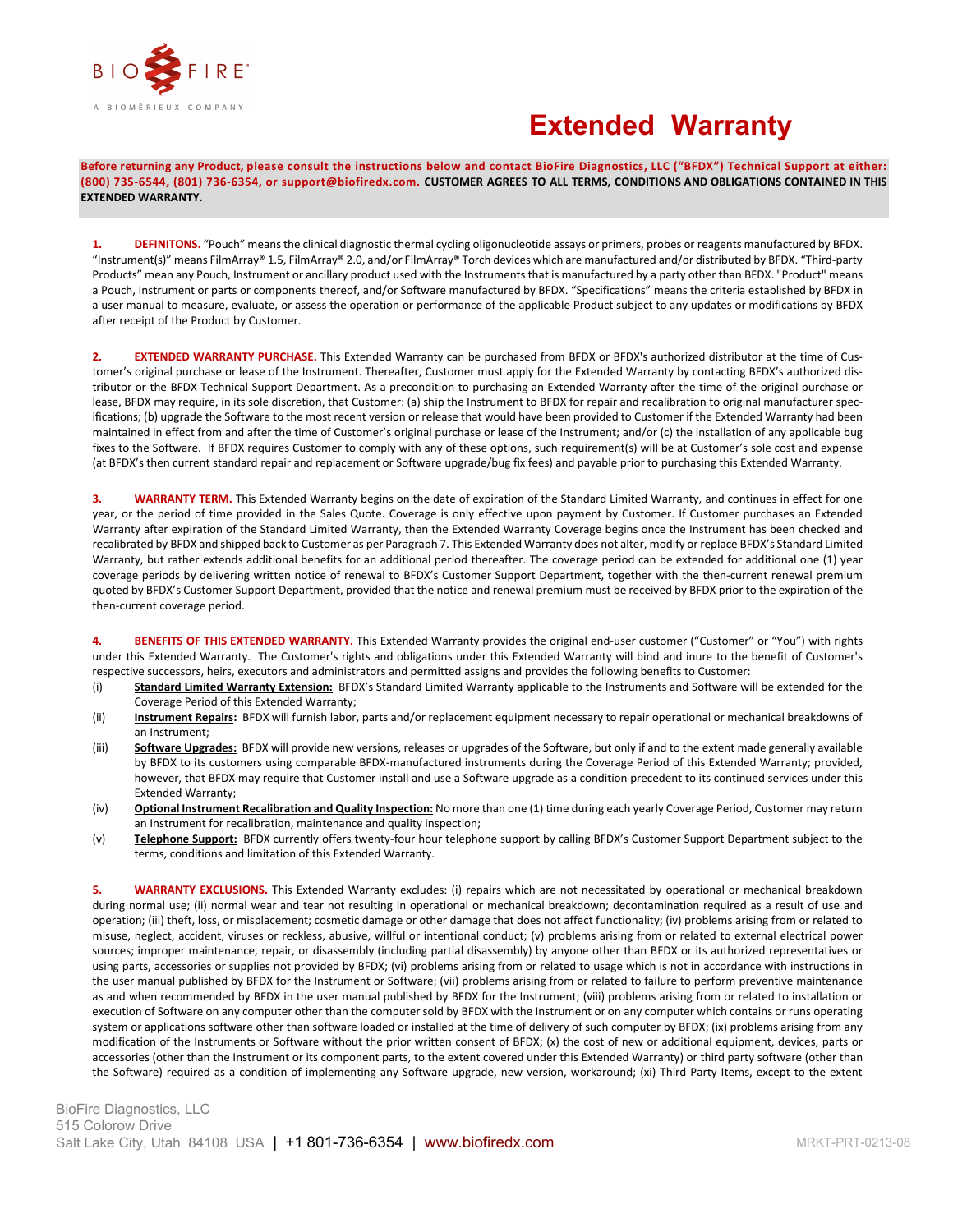

assignable or transferable, BFDX assigns all manufacturer warranties of Third Party Items to its customers.

**6**. **INITIATING WARRANTY CLAIMS AND SERVICE.** In order to obtain service, contact Customer Support to evaluate the claim as directed above. Customer Support may ask Customer to report the issue in writing. BFDX may attempt to resolve the problem over the telephone. If your problem cannot be resolved over the telephone, BFDX will determine (in its sole discretion) the most practicable resolution, which may include one or more of the following: (i) shipment of new or reconditioned replacement parts on an exchange basis together with instructions for Customer to perform installation, (ii) shipment of a new or reconditioned replacement Instrument that is at least functionally equivalent to the original Instrument on an exchange basis, (iii) shipment of a new, in-service or reconditioned Instrument that is at least functionally equivalent to the original Instrument on a temporary "loan" basis, (iv) assistance from BFDX's Field Support Specialists, or authorized distributors at Customer's location, or (v) issuance of a return material authorization (RMA) for Customer to return the Product for repair or replacement by BFDX. If BFDX elects to ship a replacement Product to Customer, the original Product becomes BFDX property upon Customer's receipt of the replacement. Customer must return the original Product to BFDX within twenty (20) days after Customer's receipt of the replacement Product, or pay BFDX the retail value of the replacement Product.

**7. CUSTOMER REQUIREMENTS PRIOR TO RETURN FOR SERVICE.** If BFDX elects to repair a defective Product in its facility, the defective Product must be received by BFDX no later than thirty (30) days after the date BFDX issued the RMA. Prior to shipping the defective Product to BFDX, Customer must follow the return instructions specified by BFDX including, without limitation, decontamination, data backup procedures, other procedures specified by BFDX, and all shipping instructions. Failure to follow all instructions may result in delay of return of the Product. Customer is solely responsible for shipment of the Product to BFDX free of any biological, chemical or organic materials, agents or toxins and otherwise in accordance with all applicable laws, rules and regulations, and BFDX reserves the right to refuse delivery or return the product without service if Customer does not strictly comply with this requirement. Further, Customer is solely responsible for backing up any data to enable Customer to reconstruct or recover lost or altered data and for removing any confidential, proprietary or personal information. BFDX disclaims responsibility for any lost, damaged or destroyed software program, data or other information stored on any data storage media or any part of any Product covered by this Limited Warranty, and BFDX disclaims responsibility for deletion or alteration of the contents of any hard drive or data storage media which may occur during service of a Product. BFDX is not responsible for the restoration or reinstallation of any programs or data other than software installed by BFDX when the Instrument was originally manufactured. When making repairs, BFDX reserves the right to use reconditioned or replacement items or parts that are at least functionally equivalent to original manufacturer specifications.

**8. WARRANTY SERVICE RESPONSE TIMES.** If a defective Product is sent to BFDX under an RMA, BFDX will repair or replace the Product and deliver it to a carrier for return shipment to Customer, as promptly as possible, and in most cases within ten (10) working days after BFDX's receipt of the defective Product and all required RMA documentation. Except for incremental shipping costs as provided below, BFDX will not be liable for any delay in providing services under this Extended Warranty.

**9. DOMESTIC SHIPPING AND INSURANCE COSTS.** BFDX is responsible for all domestic costs of shipping, insurance and related costs of delivery of the BFDX instrument (or defective component thereof).

**10. INTERNATIONAL SHIPPING AND INSURANCE COSTS AND ADDITIONAL REQUIREMENTS.** If an ITAR-controlled Instrument is to be returned to BFDX from outside the U.S., Customer must first contact BFDX's Customer Support Department for an RMA. Customer must follow all shipping instructions provided by BFDX's Customer Support Department, including using BFDX's designated shipper (if any). Failure to follow all instructions can result in a U.S. export violation, potentially necessitating acquiring a further export license. Further, shipping non-compliance may result in a several-week delay of the Instrument's return shipment to Customer. Customer will be charged a one-time flat handling fee of \$250.00 (Two Hundred Fifty United States Dollars) to offset shipment and return shipment costs, and BFDX will pay all other international (OCONUS) costs of shipping, in transit insurance, duty, taxes and related costs, except that Customer bears all risk of loss or damage during transit. BFDX will make all shipments in a commercially reasonable manner without obligation to incur any overnight, expedited or other special handling charges. However, when repair or replacement is covered under this Extended Warranty, if and to the extent BFDX is unable to repair or replace the BFDX instrument and deliver the BFDX instrument to a common carrier for return shipment to Customer within ten (10) business days after the later of (i) its receipt by BFDX or (ii) receipt by BFDX of all required RMA documents or information from Customer, BFDX will pay any incremental costs incurred for expedited delivery service to Customer. Except for such incremental shipping costs, BFDX will not be liable for any delay in providing services under this Extended Warranty.

**11. ADDITIONAL CHARGES.** If BFDX repairs or refurbishes an Instrument at Customer's request, in circumstances where such repair or refurbishment is not covered by this Extended Warranty, Customer will pay for such repair or refurbishment at BFDX's then current standard repair and replacement fees, plus applicable taxes, shipping and insurance costs. Payment will be due and payable within thirty (30) days following the date of BFDX's invoice. Payments are deemed made when received by BFDX. Interest will accrue on any unpaid balances at a rate of 1.5% per month (or the maximum legal interest rate allowed by applicable law, if less) from and after the due date.

12. LIMITATIONS. Except as expressly set forth above, BFDX warrants only that its services under the Extended Warranty will be performed in a professional and workmanlike manner, consistent with itsstandard of care in the state and county in which its principal place of business is located. **BFDX DISCLAIMS ALL OTHER WARRANTIES, EXPRESS OR IMPLIED, REGARDING THE SERVICES, INCLUDING THE IMPLIED WARRANTIES OF MERCHANTABILITY AND FITNESS FOR A PARTICULAR PURPOSE**. Some state laws do not allow the exclusion of implied warranties. Any implied warranties that may be imposed by law are limited in duration to the term of this Extended Warranty. Notwithstanding anything to the contrary in this Extended Warranty, in no event will the liability of BFDX (whether arising from a claim based on contract, warranty, tort or otherwise), if any, to Customer under this Extended Warranty exceed the actual amount received by BFDX in connection with its sale or distribution of the applicable Product(s). This limitation will apply regardless of the form of legal action. In the event BFDX replaces an Instrument with a new or reconditioned Instrument that is at least functionally